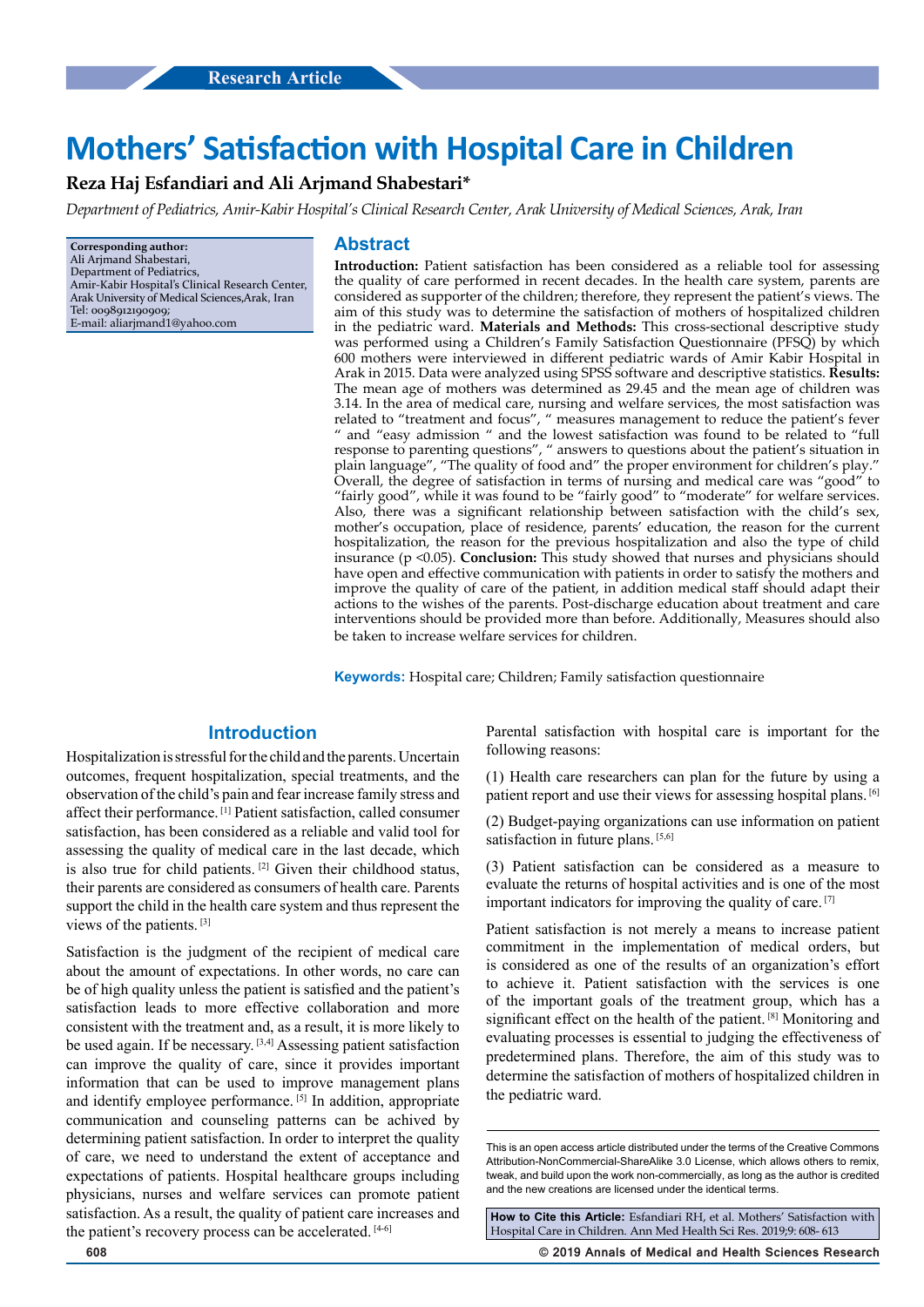## **Methods**

This descriptive cross-sectional study was performed on 600 children admitted in different parts of the pediatric ward of Amir Kabir hospital in 2015 for 6 months. The study population was mothers of admitted children and the study was performed at the time of discharge of children. Sampling was performed using simple random sampling based on inclusion and exclusion criteria.

#### **Inclusion criteria**

- Children admitted to different parts of the pediatric ward of Amir Kabir Hospital in Arak who have been hospitalized for at least 2 days.
- Children who were accompanied by their mothers on most days of admission.
- Getting informed consent to participate in the study

#### **Exclusion criteria**

• Children admitted to different parts of the pediatric ward of Amir Kabir hospital in Arak who have been admitted for less than 2 days.

After entering the children, a checklist for demographic and clinical data and a Pediatric Family Satisfaction Questionnaire (PFSQ) with the help of the child's mother was completed and field information was collected. A checklist of demographic and clinical information included the age of the child, sex, age of mother, mother's occupation (employed, housekeeper), place of residence (town or village), mother's education level (high school education, diploma, bachelor's, master's and doctor's degree), childhood admission in the past (with cause), duration of admission to the child in the same visit (day), the type of underlying illness that caused the child to be admitted, the admission time (morning, evening, night), type of insurance (base: social security insurance, health insurance, armed forces insurance, Imam Khomeini Relief Foundation, Supplementary insurance).

The PFSQ questionnaire consisted of three parts of the medical care (9 items), nursing care (11 items) and welfare services (8 items). Furthermore, each item was measured by Likert scale as a good grade (score 5), fairly good (score 4), average (score 3), relatively weak (score 2) and poor (score 1). In total, the maximum score in welfare services was 40, in nursing care (score: 55) and in medical care (score: 45). <sup>[9]</sup> The reliability and validity of the Persian form of this questionnaire have been studied by Pourmohammad et al.<sup>[9]</sup> and Hosseinian et al. [10] Based on to their results, Cronbach's alpha coefficient in both studies was 0.92. Therefore, the validity and reliability of the Persian form of the PFSQ questionnaire have been approved. [9,10]

### **Data analysis**

After collecting data and based on the research objectives, statistical analysis was performed using SPSS version 24 software. Descriptive statistics were used to determine the relative frequency and mean score of mothers' satisfaction, and inferential statistics (ANOVA) for determining the relationship of maternal satisfaction with demographic and clinical variables.

#### **Ethical considerations**

The research team adhered to the principles of medical ethics announced by the Ministry of Health, the Helsinki Declaration and the approval of the Medical Ethics Committee of Arak University of Medical Sciences; therefore, the patients were fully informed and unanimously participated in the study. The patient's data remained completely confidential. Additionally, participants in the study could leave the study by their discretion.

## **Results**

This descriptive cross-sectional study was conducted on 600 children admitted to different parts of the pediatric ward of Amir Kabir hospital in 2015. Of these, 260 were boys (43.3%) and 340 girls (56.7%). The mean and standard deviation of the females were  $3.39 \pm 2.13$  and  $2.95 \pm 1.92$ , respectively, and the mean age of the children was determined as 3.14.

The mean and standard deviation of the PFSQ questionnaire score in terms of gender in the children participating in the design were reported to be  $4.22 \pm 0.65$  in boys and  $4.03 \pm 0.86$ in girls, respectively. T-test showed a significant statistical difference between them in terms of gender, and the average satisfaction of mothers in male patients was found to be higher than girls ( $p=0.001$ ).

The average age of mothers was 29.49 years and most mothers were in the age group of 25-29 years. The relationship between maternal age and mean scores of PFSQ questionnaire was assessed using Pearson Correlation Test. There was no significant relationship between maternal age and their satisfaction with care and services ( $p > 0.05$ ).

The mean and standard deviation of PFSQ questionnaire score according to the mother's occupation of children participating in the design were  $3.38 \pm 0.98$  for employed mothers and 4.19  $\pm$  0.71 for housewives, respectively, which showed a significant difference in satisfaction in terms of status of employment. Where satisfaction was higher in housewife mothers (P=0.001). The frequency of children with housewive mothers was also higher (89.83%).

The mean and standard deviation of the PFSQ questionnaire score was  $4.10 \pm 0.79$  in father with clerk job and  $4.31 \pm 0.62$  in unemployed fathers, according to the father's occupation of the children participating in the project. The t-test showed that there was a significant difference in terms of satisfaction with fathers employment status (P=0.666).

Based on the mean and standard deviation of the PFSQ questionnaire score, the mean score of the children living in the city was  $4.03 \pm 0.85$  and the mean score was determined as  $4.34 \pm 0.47$  for the children living in the village, which had a significant difference in satisfaction with the status of residence and satisfaction was higher in children living in rural areas  $(P=0.001)$ .

The mean and standard deviation of the PFSQ questionnaire score for mother education levels were determined as  $4.18 \pm$ 0.74 for the group of high school education,  $4.32 \pm 0.58$  for the diploma group,  $3.0 \pm 67.87$  for the bachelor's degree and  $2.71 \pm 0.65$  for the group with master's degree. There was a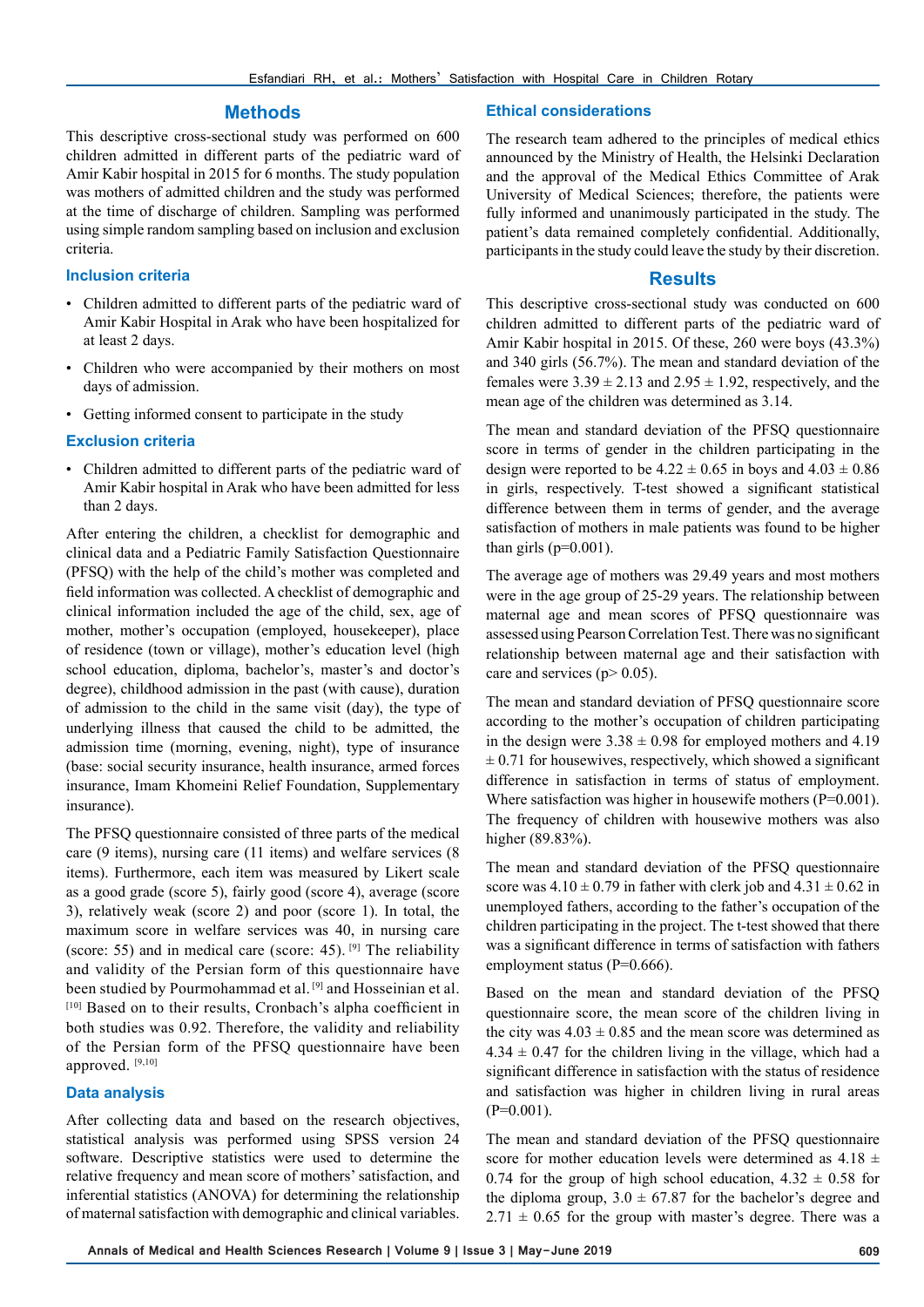significant difference in the level of satisfaction in terms of the mother's education and the highest level of satisfaction was found in mothers with high school graduation (p=0.001).

The highest frequency of mothers' education was related to the diploma level (53.16%). Moreover, the mean and standard deviation of PFSQ questionnaire score according to the fathers' education of the children participating in the project were found to be as  $4.30 \pm 0.48$  for the group of high school education, 4.0  $\pm$  29.72 for the diploma group, 4.03  $\pm$  0.78 for the bachelor's degree,  $2.88 \pm 0.94$  for the group with master's degree and 30.32 for the group with doctoral degree. There was a statistically significant difference in the level of satisfaction with the father's education; the highest satisfaction was found among the fathers with the high school education and the lowest satisfaction was found in fathers with master's degree (P=0.001).

The mean and standard deviation of PFSQ questionnaire score according to the hospitalization record in the participating children were recorded as  $4.17 \pm 0.75$  in children with a history of admission and  $4.07 \pm 0.80$  in non-hospitalized children, respectively, a significant difference was found in the level of satisfaction of their children with the history of hospitalization  $(P=0.134)$ .

For the reason of previous hospitalization, the mean and standard deviation of PFSQ questionnaire score in children with a history of hospitalization due to Gastroenteritis (GE) was  $2.0 \pm 76.86$ , followed by the causes of Upper Respiratory Infection (URI)  $(4.0 \pm 17.58)$ , pneumonia ( $4.28 \pm 0.28$ ) the cause of icterus (3.35  $\pm$  0.98), other infections (4.0  $\pm$  50.02), causes of hematology and oncology (.52  $\pm$  0.27) neurological problems (4.48  $\pm$  0.68), chronic diseases  $(4.0 \pm 11.21)$  and other causes  $(4.80 \pm 0.01)$ . ANOVA test showed no significant difference between the reasons for previous hospitalization and their family satisfaction

from services  $(P=0.001)$ ; the most frequent reasons for previous hospitalization were hematology and oncology problems (10%) and the highest family satisfaction belonged to this group, followed by infections except for respiratory infections and GE. Additionally, the lowest level of family satisfaction was for children with a history of hospitalization due to GE.

According to Table 1, the most common causes of hospitalization in Amir Kabir Hospital were URI and GE (24.66% and 22% respectively). ANOVA test showed that there was a statistically significant difference in the reason of the current hospitalization and the level of satisfaction of their families with care and services (P=0.001); in addition, the highest satisfaction was with families that their child was admitted for a cause other than the diseases mentioned in Table 2; the mean score of the PFSQ questionnaire was 4.64 in this group, followed by a pneumonia (with an average score of 4.50) and hematology and oncology (with a mean score of 4.49). The lowest satisfaction rate was due to URI with the average score of 3.77.

According to the data, the mean duration of hospitalization was 2.78 days, most of them (46.83%) were admitted to the hospital for 2 days. The relationship between the length of hospitalization in the hospital and the mean score of the questionnaire PFSQ was measured using Pearson correlation test, which showed no significant relationship between length of hospitalization and satisfaction of families with care and services ( $p$  > 0.05).

Based data presented in Table 3, the highest rate of admission in the evening shift (48.5%) was observed. The mean and standard deviation of PFSQ questionnaire score according to the admission rate of children participating in the plan were:  $4.0 \pm 05.86$  in the morning shift,  $4.9 \pm 0.76$  in the morning shift and  $4.23 \pm 0.70$  in the night shift. The ANOVA test showed no statistically significant difference between admission shift in

| Table 1: Mean and standard deviation of PFSQ questionnaire score due to previous hospitalization in children. |               |                  |      |                           |         |  |
|---------------------------------------------------------------------------------------------------------------|---------------|------------------|------|---------------------------|---------|--|
| <b>Symptoms</b>                                                                                               | <b>Number</b> | <b>Frequency</b> | Mean | <b>Standard deviation</b> | P-value |  |
| Gastroenteritis                                                                                               | 31            | 5.16             | 2.76 | 0.68                      |         |  |
| Upper respiratory infections                                                                                  | 19            | 3.16             | 4.17 | 0.58                      |         |  |
| Pneumonia                                                                                                     | 32            | 5.33             | 4.28 | 0.28                      |         |  |
| Jaundice                                                                                                      | 21            | 3.50             | 3.35 | 0.98                      |         |  |
| Other infections                                                                                              | 28            | 4.66             | 4.50 | 0.02                      |         |  |
| Hematology and Oncology Problems                                                                              | 59            | 10               | 4.52 | 0.27                      |         |  |
| Neurological problems                                                                                         | 42            | 6.7              | 4.48 | 0.68                      |         |  |
| <b>Chronic Diseases</b>                                                                                       | 28            | 9.83             | 4.11 | 0.21                      | 0.001   |  |
| <b>Others</b>                                                                                                 | 19            | 3.16             | 4.80 | 0.01                      |         |  |
| No previous hospitalization                                                                                   | 321           | 53.50            | 4.07 | 0.80                      |         |  |
| Total                                                                                                         | 600           | 100              | 4.11 | 0.78                      |         |  |

| Table 2: Mean and standard deviation of PFSQ questionnaire score regarding the current cause of admission. |               |           |      |                           |         |  |
|------------------------------------------------------------------------------------------------------------|---------------|-----------|------|---------------------------|---------|--|
| <b>Symptoms</b>                                                                                            | <b>Number</b> | Frequency | Mean | <b>Standard deviation</b> | P-value |  |
| Gastroenteritis                                                                                            | 132           | 22.00     | 4.07 | 0.78                      |         |  |
| Upper respiratory infections                                                                               | 148           | 24.66     | 3.77 | 0.96                      |         |  |
| Pneumonia                                                                                                  | 51            | 8.50      | 4.50 | 0.51                      |         |  |
| Jaundice                                                                                                   | 79            | 13.16     | 4.14 | 0.58                      |         |  |
| Other infections                                                                                           | 40            | 6.66      | 4.20 | 0.74                      | 0.001   |  |
| Hematology and Oncology Problems                                                                           | 52            | 8.66      | 4.49 | 0.29                      |         |  |
| Neurological problems                                                                                      | 68            | 11.33     | 4.18 | 0.83                      |         |  |
| <b>Chronic Diseases</b>                                                                                    | 9             | 1.50      | 4.32 | 0.00                      |         |  |
| Other                                                                                                      | 21            | 3.50      | 4.64 | 0.18                      |         |  |
| Total                                                                                                      | 600           | 100       | 4.11 | 0.78                      |         |  |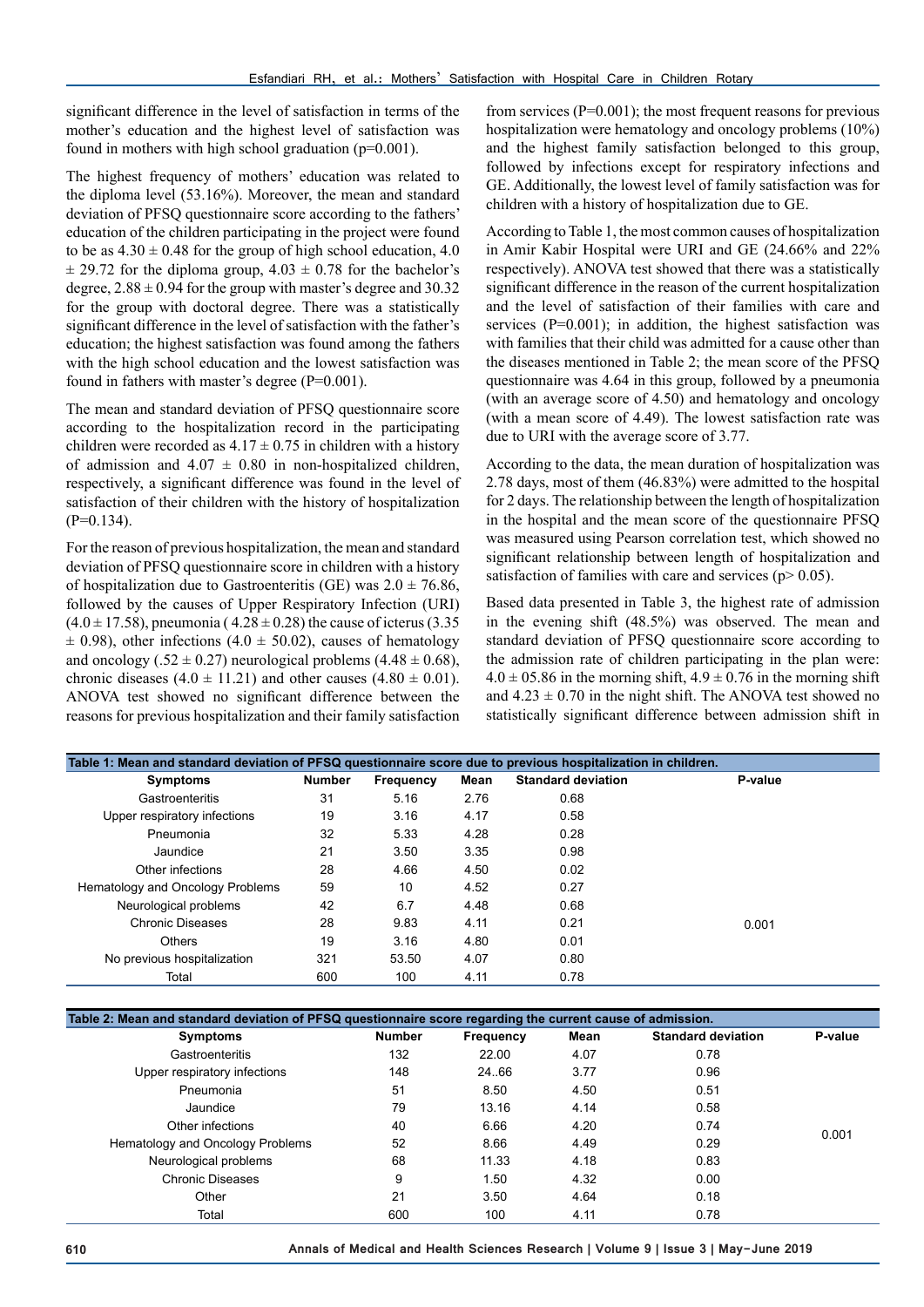| Table 3: Mean and standard deviation of medical care score in children participating in the study. |      |                           |  |  |  |
|----------------------------------------------------------------------------------------------------|------|---------------------------|--|--|--|
| <b>Health Care</b>                                                                                 |      | <b>Standard deviation</b> |  |  |  |
| They took care of the treatment and focused                                                        |      | 0.71                      |  |  |  |
| They were sick with medical history                                                                | 4.36 | 1.00                      |  |  |  |
| In fact of need and phone calls were available                                                     | 4.30 | 1.14                      |  |  |  |
| In urgent cases, they quickly responded to changes in the patient's condition.                     |      | 0.98                      |  |  |  |
| Sincere and honest communication with parents.                                                     | 4.31 | 0.88                      |  |  |  |
| Before doing anything about treatments and tests, they informed the parents.                       | 4.21 | 1.05                      |  |  |  |
| They informed the parents about the results of the patient's tests and changes.                    |      | 1.08                      |  |  |  |
| Full explanations were given to parents.                                                           | 4.16 | 1.15                      |  |  |  |
| Parents' questions were clearly answered.                                                          | 3.98 | 1.19                      |  |  |  |
| Total                                                                                              | 4.27 | 1.02                      |  |  |  |

| Table 4: Mean and standard deviation of nursing care score in children participating in the study. |      |                           |  |  |
|----------------------------------------------------------------------------------------------------|------|---------------------------|--|--|
| <b>Nursing care</b>                                                                                | Mean | <b>Standard deviation</b> |  |  |
| Caring and paying attention.                                                                       | 4.38 | 0.98                      |  |  |
| They treated the patient slowly and with respect                                                   | 4.35 | 0.83                      |  |  |
| The patient's condition was closely monitored.                                                     | 4.36 | 0.87                      |  |  |
| If necessary, inform the doctor.                                                                   | 4.38 | 0.81                      |  |  |
| Caring for treatment and medication timely.                                                        | 4.41 | 1.02                      |  |  |
| They were informed about post-diagnosis care and treatment.                                        | 4.35 | 0.91                      |  |  |
| Parents' questions were fully answered.                                                            | 4.06 | 1.21                      |  |  |
| Patient status and care were explained in plain language.                                          | 4.16 | 0.98                      |  |  |
| How has the baby been pulled out?                                                                  | 4.43 | 1.05                      |  |  |
| They took the necessary measures to reduce the patient's pain on time.                             | 4.38 | 0.95                      |  |  |
| They took the necessary measures to reduce the patient's fever timely.                             | 4.50 | 1.07                      |  |  |
| Total                                                                                              | 4.34 | 0.97                      |  |  |

children and the mean score of PFSQ questionnaire (P=0.088).

In terms of mean and standard deviation of medical care score, the highest satisfaction was related to "therapeutic measures and their focus" with a mean score of 4.6 and the lowest satisfaction was associated with "answers to parent questions" with an average score of 3.98 [Table 4].

Overall, in the medical care, the mean score of the PFSQ questionnaire was 4.27, which based on the Likert scale, satisfaction in this aspect was "fairly good" to "good".

In terms of mean and standard deviation of nursing care score, the highest satisfaction was related to "measures management to reduce the patient's fever", " venipuncture" and "treatment and medication care" with an average score of 4.50, 4.43 and 4.50.

In terms of average and standard deviation of welfare service scores, the highest satisfaction was related to "comfortably accepting the process", with an average score of 4.60.

The lowest satisfaction was related to the quality of sectional food with an average score of 2.93. In general, in the welfare services, the mean score of the PFSQ questionnaire was determined as 3.62. According to Likert scale, satisfaction in this regard was "moderate" to "fairly good".

In average, 58.7% of mothers were fully satisfied with medical care and 2.9% of mothers were completely dissatisfied with medical care.

In addition, 60.3% of mothers were fully satisfied with nursing care and 2.6% of mothers were completely dissatisfied with nursing care. Furthermore, on average, 32.7% of mothers were fully satisfied with welfare services and 10.6% of mothers were completely dissatisfied with welfare services. In addition,

our findings indicated that 50.6% of mothers were completely satisfied with overall conditions of admission, and 5.4% of mothers were completely dissatisfied with their children admission conditions.

## **Discussion**

The hospital is an integral part of the medical and social organization that provides the public with full health care (prevention, treatment and rehabilitation). Moreover, it is also a training center for healthcare staff and sociobiological research. Hospitals offer a variety of services to many people. Many of these services can lead to survival or death of patients. In order to ensure the quality of health care services, observance of medical ethics standards and respect for patients' rights in the provision of health services are inevitable. [8] Therefore, the current study was aimed to measure the satisfaction of mothers of hospitalized children in the pediatric ward. In this study, 58.7% of mothers had complete satisfaction with medical care. A study indicated the rate of satisfaction as 37% in Shahid Beheshti Hospital of Kashan. [10] In a survey, mothers' satisfaction with medical care has been reported to be good.<sup>[9]</sup> In the present study, "therapeutic measures and focus of physicians" (71.7%) had the highest level of parental satisfaction in the field of medical care. A study by Pourmovahed, indicated that the most appropriate and intimate relationship is the highest percentage of Good evaluation (72%) in the field of medical care.

The remarkable point in this study is that most mothers had the least satisfaction with medical care in terms of "responding to parenting questions" and "full explanations to parents". In the dimension of nursing care, the "answers to the parent's questions" and "description of the patient's condition and care in simple language" earn the lowest score as compared to other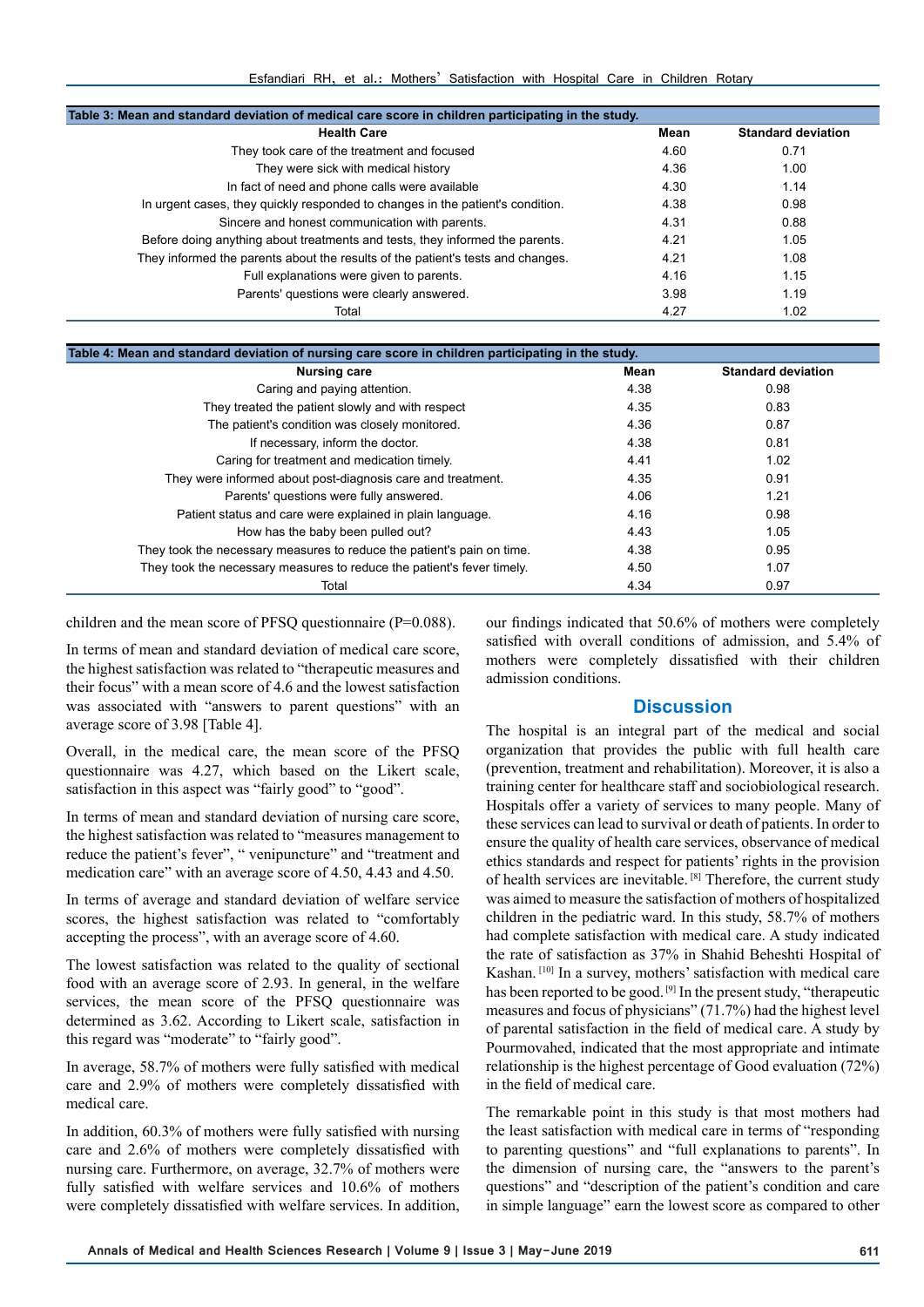aspects. In the study of hosseinian and Pormovahed, most mothers also assessed the information on post-discharge care and treatment measures as moderate to poor. [9-11] Schaffer et al. reported in a study that parents were demanding that they know about their child's condition (advancement in treatment, clinical test, and treatments). [12]

Ygge and Arnetz have also emphasized on this. [13] In fact, paying attention to the needs of patients and parents for what they want to know increases their satisfaction with hospital services. <sup>[9]</sup> Therefore, the importance of patient education should be taken into consideration; because training increases the patient's satisfaction by reducing anxiety and fears about disease and therapies.

However, educating the patient by improving the knowledge and ability of self-care for patients in all nursing environments is associated with lower cost of care and treatment, health promotion and lowering of complications and reduction of hospitalization time. [10]

In the term of nursing care, 60.3% of mothers expressed their complete satisfaction that "measures necessary to reduce the patient's fever", " venipuncture " and " care associated with treatment and medication " respectively with a satisfaction showed the highest percentage as "good" evaluation ( 75%, 70% and 66.7%, respectively). In a study by Hosseinian, the highest percentage of satisfaction (85%) was from timely care in relation to the treatment and medication, as well as with respect to the behavior of the child. Pormovaheh has shown that mothers' satisfaction with nursing care has been relatively good, and the "calm and respectful behavior" has the highest percentage. [9,10]

In a study, two important factors were considered as the main criteria for parents' satisfaction, including nursing and medical care  $(5)$ , which was similar to those of Knafi and Terry. [14,15] Davis emphasizes that a lack of a relaxed environment and a lack of respect for patient privacy can lead to dissatisfaction.<sup>[16]</sup> In the present study, the calm and respectful behavior of nurses with children has a mean score of 4.35 and a good and fairly good satisfaction of 80%, indicating that nurses have greatly understood the proper relationship with the patient and his or her family.

The results of this study indicated that 32.7% of mothers were satisfied with hospital welfare services, and 17.1% of them considered welfare services weak or relatively weak. In Hosseinian's research, a high percentage of mothers (37.8%) were completely dissatisfied with hospital welfare services. In the welfare survey, the "quality of food in the sector" with a mean score of 2.93 in the PFSQ questionnaire and the percentage of satisfaction rate (16.7%) resulted in the lowest satisfaction of mothers. [10]

The second reason for the lack of satisfaction of mothers in welfare services was the "availability of suitable space for playing in the ward" with a mean score of 15.3 in the PFSQ questionnaire and a percentage of satisfaction rate of 18.3%, which these should be taken into account in future hospital measures.. In the study of Pormovahed and Hosseinian, the same as in the present study, the least satisfaction was about "providing a suitable space for playing in the ward". [10,11]

The welfare services of the hospital are of paramount importance in satisfying the parents. In Shaffer et al. found that four things are important for parents, including physical environment, effective communication, respect, and care. They stated that the safety and comfort of the hospital environment, including cleansing, proper space, good food and physical comfort, had a significant effect on them and the child. [12] Demir and Celik in Turkey showed that four factors for physician services and nursing, medical and nutrition services are important to ensure patient satisfaction with the treatment process. [17] Considering the lack of satisfaction of mothers with the quality of food in the present study, a solution should be considered to address this need.

In the present study, the "proper implementation of the admission process" with a mean score of 4.6 in the PFSQ questionnaire and 70% satisfaction, revealed the highest level of satisfaction of parents in welfare services, which was different from the study of Pormovahed, where he suggested that the appropriateness of staffing with each other has the highest percentage of good evaluation (74.5%) in terms of welfare services. It is important that wards staffs can take action in order to meet the needs of the patient and his or her family, and may also cover many of the shortcomings and welfare problems.

Marino et al. also reported that nurses' cooperation is an important factor in satisfying parents in general. One of the things that need to be improved in the area of nursing skills seems to be a collaborative effort. In broader terms, it can be argued that group collaboration should be conducted on a regular basis between nurses, doctors, and service staff. [7] In addition, our findings showed that variables such as child sex, employment status of mother, place of residence, parents 'education and the reason for the current hospitalization, the reason for previous admissions in children with a history of admission, and the type of insurance had an effect on the level of parents' satisfaction, where the mean score of PFSQ questionnaire was higher in boys' parents compared to girls. In addition, average score in housewife mothers showed an increase as compared with working mothers and the families living in the village had a higher average score than urban residents. Additionally, more satisfaction has been gained in mothers with diplomas, fathers with a high school education, and in families whose children have had a history of hospitalization due to hematology and oncology problems, as compared to other groups.

In these groups, the least satisfaction was related to parents with a master's degree and children with a history of hospitalization due to gastroenteritis. Pormovahed in his study indicated that the satisfaction of mothers in the group with higher education level merely reduced welfare services compared to other groups (P=0.04), which is consistent with the present study. This can indicate that higher level of education, knowledge, expectations of parents can be associated with reduced their satisfaction from welfare services. Hosseinian also found a significant relationship between the satisfaction of mothers with the type of child illness, and it seems that the mothers of children with acute illness are more likely to have lower expectations than the mothers of children with chronic disease due to more attention. [9]